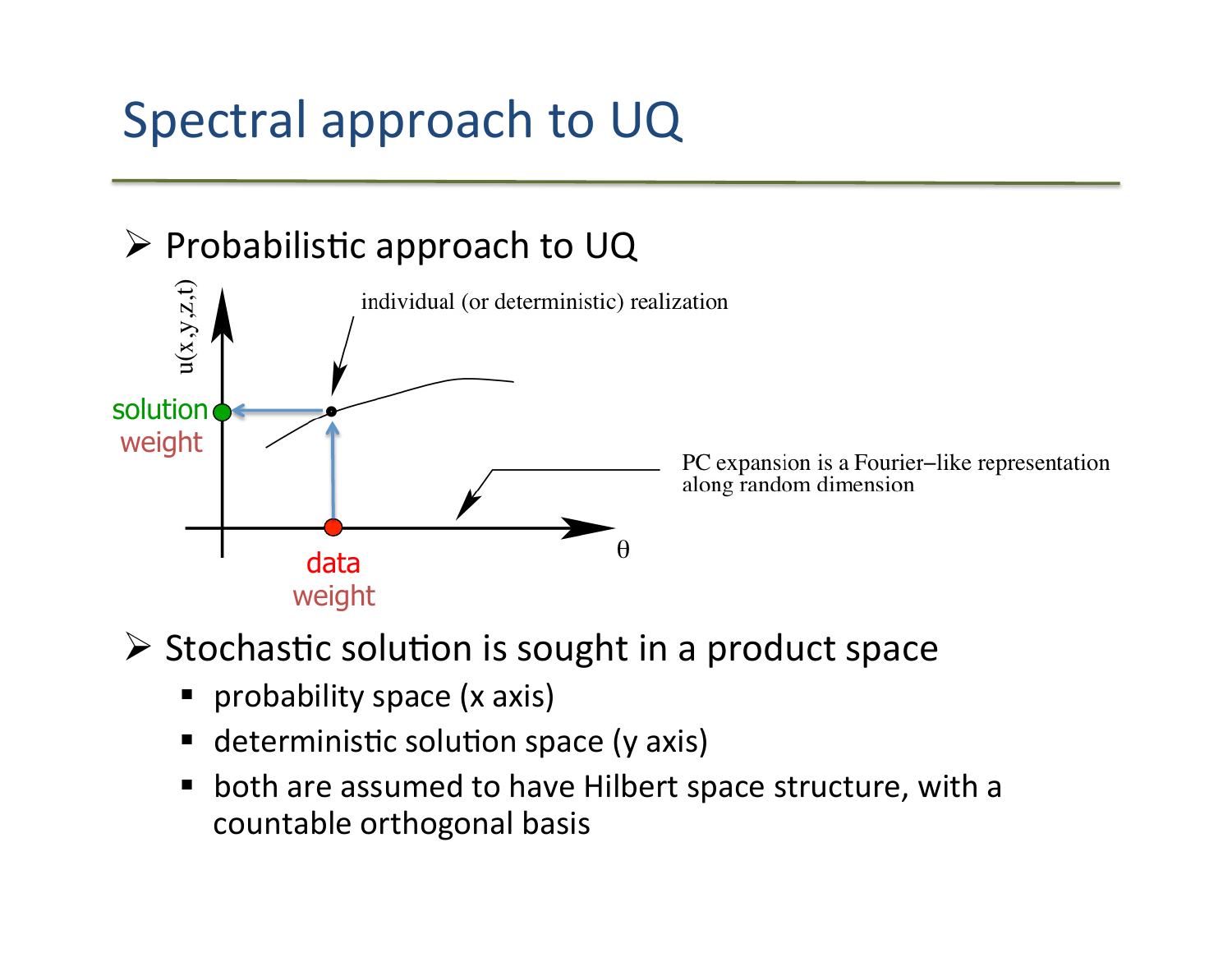## Spectral Expansion

 $\triangleright$  mean-square convergent expansion in the space of random variables:

$$
u(x, t; \xi) = \sum_{k} u_k(x, t) \Psi_k(\xi)
$$

- **Solution mode**
- vector of canonical random variables that are suitably  $\overline{\phantom{a}}$ used to parametrize the uncertain inputs
- $\blacksquare$  orthogonal basis in the space of square integrable random functions
- solution mode (coordinate in Hilbert space) is unknown to be determined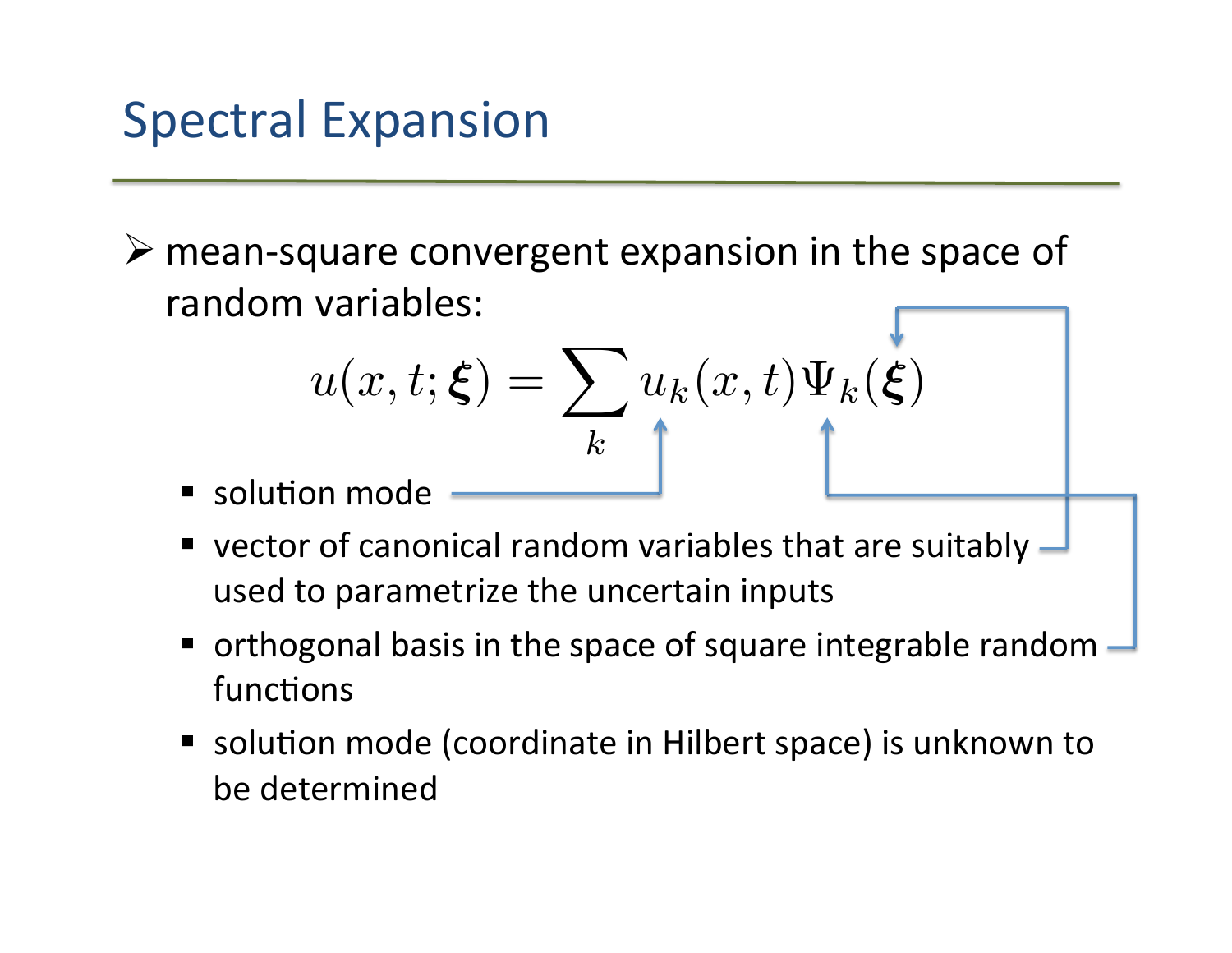## Examples)

#### ! Legendre:)

$$
Le_n(x) = \frac{1}{2^n} \sum_{l=0}^{[n/2]} (-1)^l \binom{n}{l} \binom{2n-2l}{n} x^{n-2l}
$$

 $\blacksquare$  orthogonal over [-1,1] with uniform measure



 $\triangleright$  Hermite:

$$
He_n(x) = n! \sum_{m=0}^{[n/2]} (-1)^m \frac{1}{m!2^m(n-2m)!} x^{n-2m}
$$

■ orthogonal over (-∞,∞) with Gaussian measure

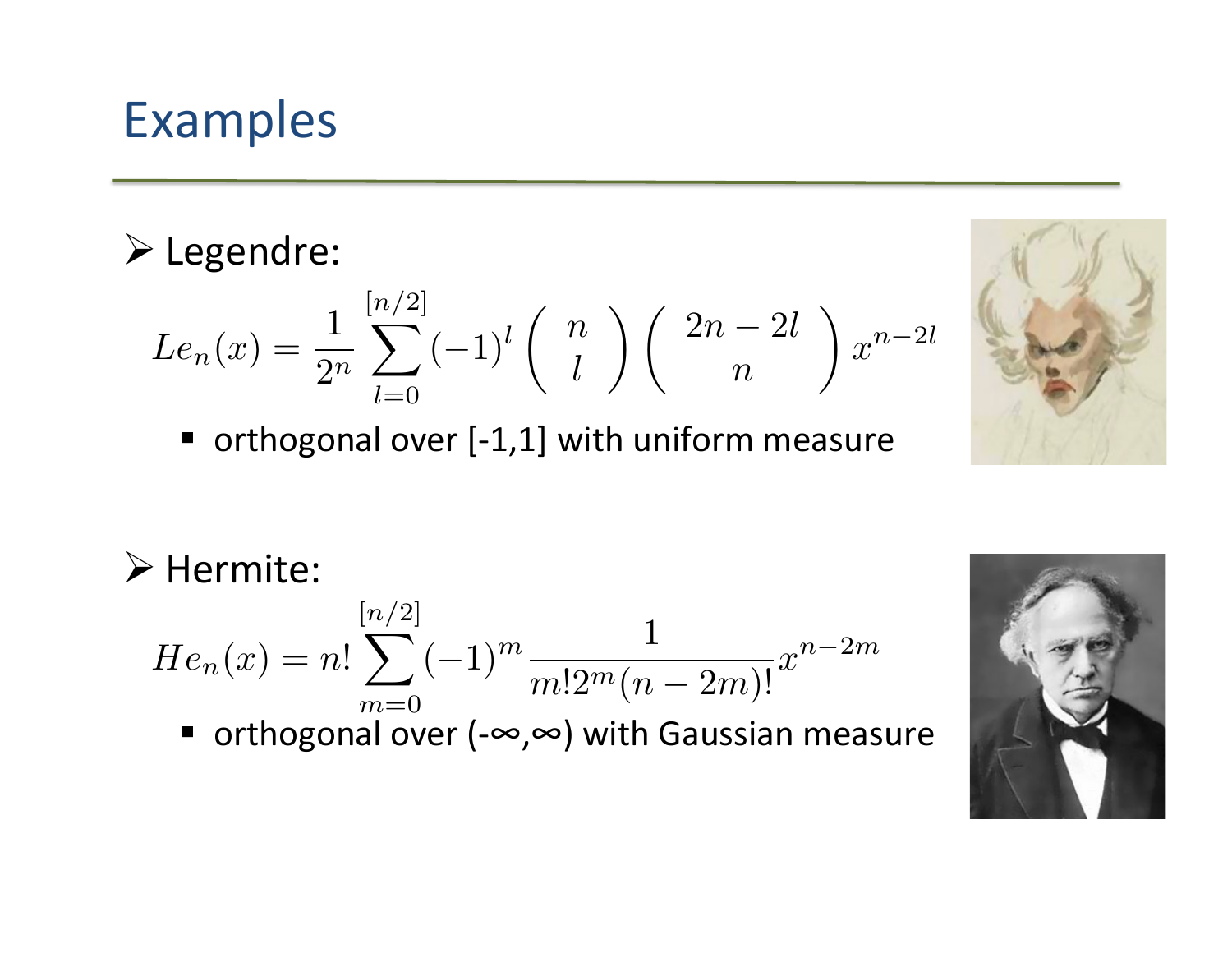# Determination of coefficients

#### $\triangleright$  Intrusive approach:

- Generally Galerkin formalism insert expansion into governing equations and derive governing equations for coefficients)
- $\triangleright$  Non-intrusive approach:
	- Reconstruct functional relation based on discrete realizations
	- **Regression approaches (including Bayesian regression)**
	- **Spectral projection (Gauss quadratures, sparse** quadratures, adaptive quadratures, MC quadratures, ...)
	- **Compressing sensing (CS, BCS)**
	- $\blacksquare$  Etc...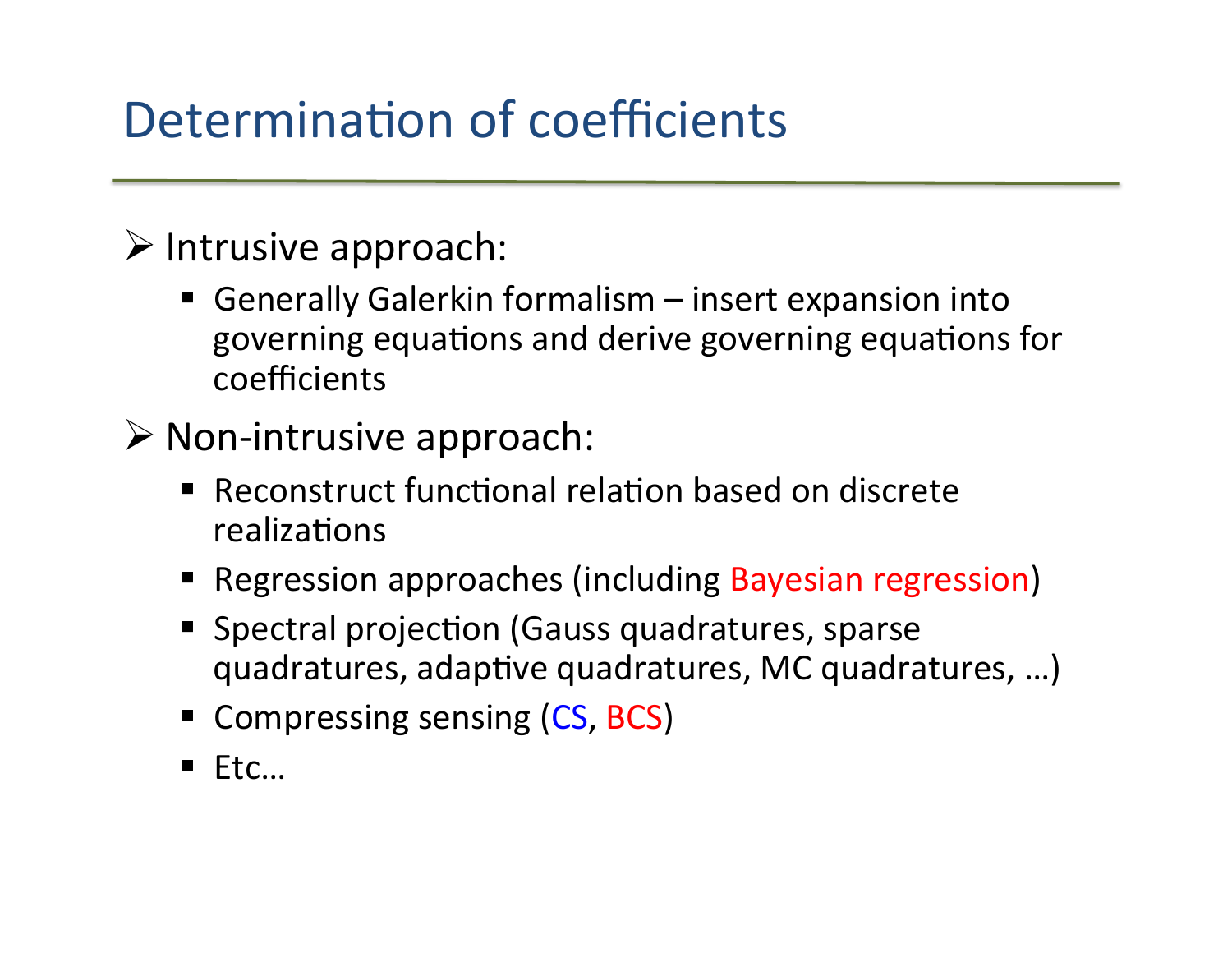# Why spectral expansions?

### $\triangleright$  Efficiency:

- provided, generally, that sufficient smoothness is present
- $\triangleright$  Probabilistic framework:
	- " provides fundamental tools for analyzing stochastic errors, convergence, etc...

### ! Format:

" key to the machinery of approximation theory (optimization, sensitivity analysis, inverse design, etc...)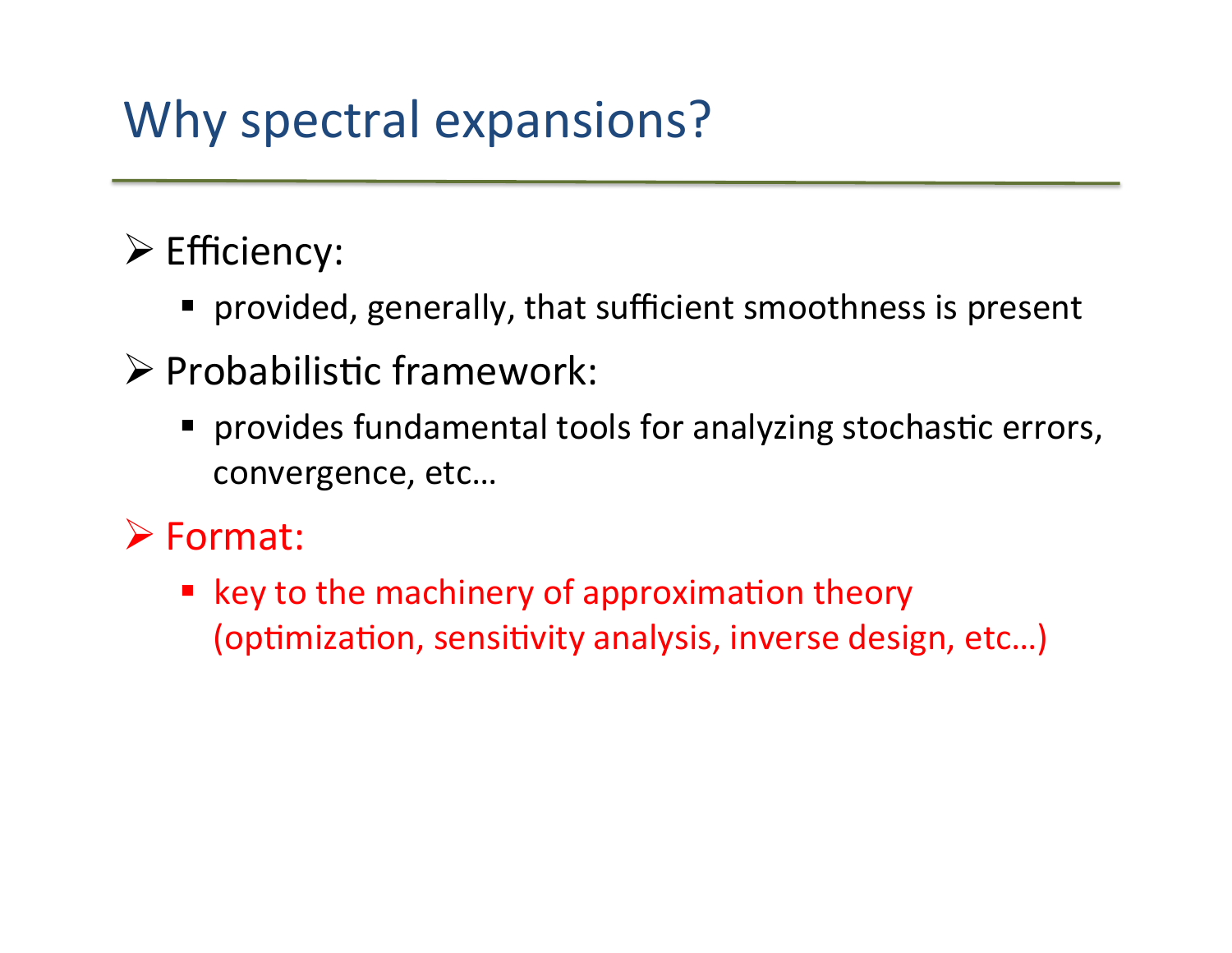## Non-Intrusive Spectral Projection (NISP)

- $\triangleright$  Alternative to Galerkin formalism in situations where modification of production or legacy codes is not feasible)
- $\triangleright$  Essentially a collocation approach to the evaluation of)probability)integrals)

uncertain inputs  $\longrightarrow$  Model  $\longrightarrow$  quantity of interest

$$
\langle \Psi_k^2 \rangle Q_k = \langle Q(\xi) \Psi_k(\xi) \rangle \approx \sum_{i=1}^N Q(x_i) w_i
$$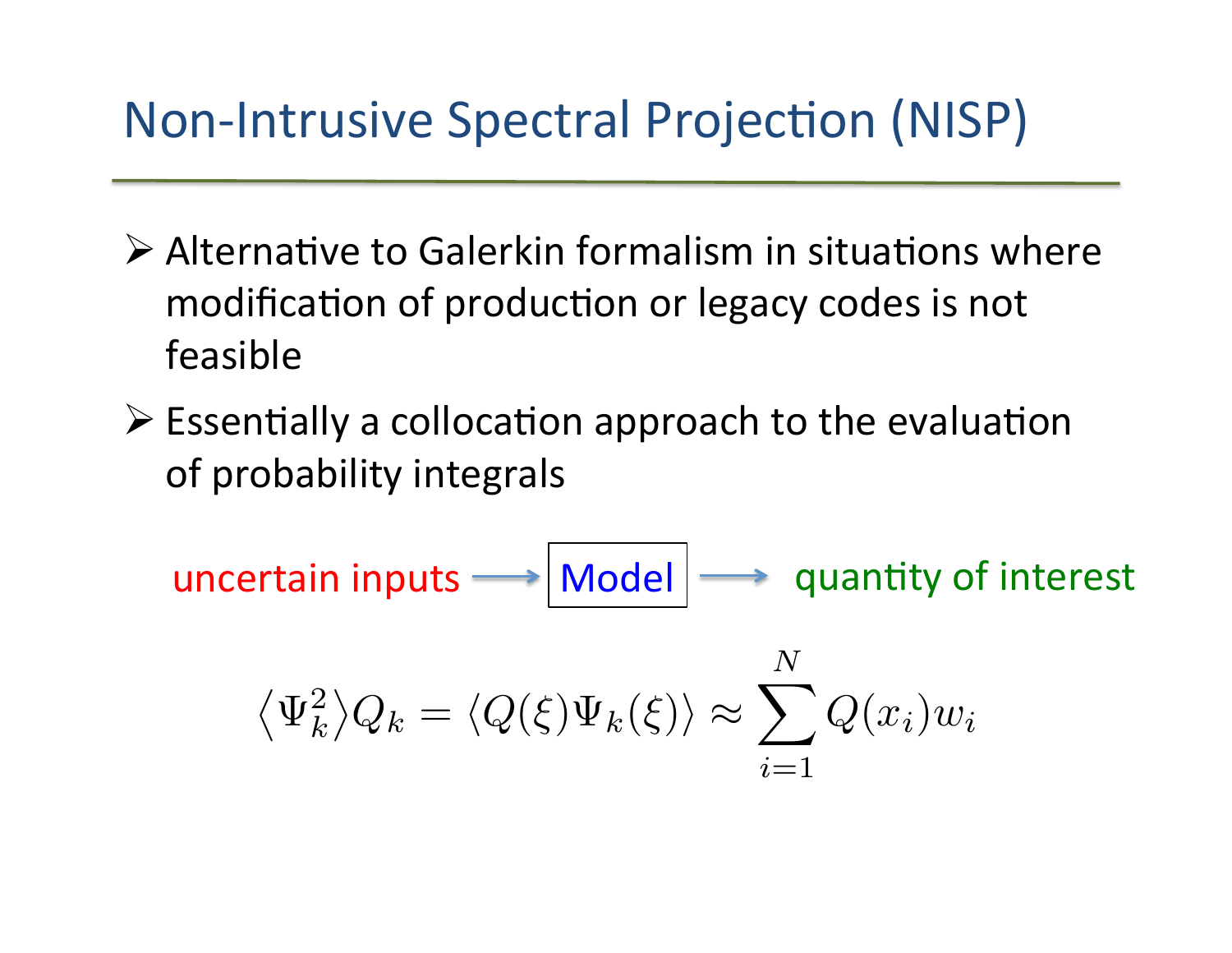## Sparse quadratures

### $\triangleright$  Smolyak/Gauss Patterson

- $\blacksquare$  non-adaptive
- nested grid
- level p resolution  $\sim$  yields order p PC
- $\triangleright$  Adaptive extension
	- variance-based error indicators
	- " "optimal" pseudo-spectral construction

### $\triangleright$  Both approaches well suited to moderate dimensionality)

|                     |                   | 8          |            | ਬ       | පි               | ष       |            | চ্      |         | Ħ<br>٣                   |
|---------------------|-------------------|------------|------------|---------|------------------|---------|------------|---------|---------|--------------------------|
| O<br>O              | O                 | Ω          | O          | Ο       | O                | O       | ∩          | О       | O       | $\infty$<br>O            |
| $\infty$<br>$\circ$ | O                 | Ω          | ∩          | O       | $\mathbf{\circ}$ | $\circ$ | $\bullet$  | Ω       | ∩       | Ø<br>Ω                   |
| Ω<br>$\infty$       | Ω                 | $\bigcirc$ | $\bigcirc$ | Ω       | $\circ$          | O       | $\bigcirc$ | $\circ$ | $\circ$ | $\circ$<br>$\infty$      |
| $\circ$<br>$\infty$ | O                 | $\circ$    | Ω          | Ω       | O                | O       | O          | O       | O       | $\alpha$<br>$\circ$      |
| O<br>$\infty$       | Ω                 | $\Omega$   | Ω          | Ω       | O                | O       | O          | Ω       | Ω       | $\alpha$                 |
| $\Theta$<br>$\circ$ |                   | ∩          | Ο          | Ο       | O                | $\circ$ | O          | O       | O       | œ                        |
| $\infty$<br>O       | Ω                 | ∩          | Ω          | O       | $\circ$          | $\circ$ | O          | $\circ$ | O       | $\infty$<br>Ő            |
| $\infty$<br>$\circ$ | O                 | O          | $\circ$    | $\circ$ | O                | $\circ$ | $\circ$    | $\circ$ | O       | ∝<br>O                   |
| $\infty$<br>$\circ$ | Ο                 | $\Omega$   | $\circ$    | ∩       | $\circ$          | $\circ$ | $\circ$    | $\circ$ | $\circ$ | $\infty$<br>$\circ$      |
| Ω<br>O              | ∩                 | ∩          |            | ∩       | ∩                | Ο       | ∩          | ∩       |         | Q<br>∩                   |
| 8<br>$\mathbb{R}$   | ∩<br>$\mathbf{Q}$ | ∩<br>ନ୍ତ   | Я          | Я       | Я                | Я       | ∩<br>8     | Ω<br>ρ  | Я,      | $\infty$<br>∩<br>8<br>28 |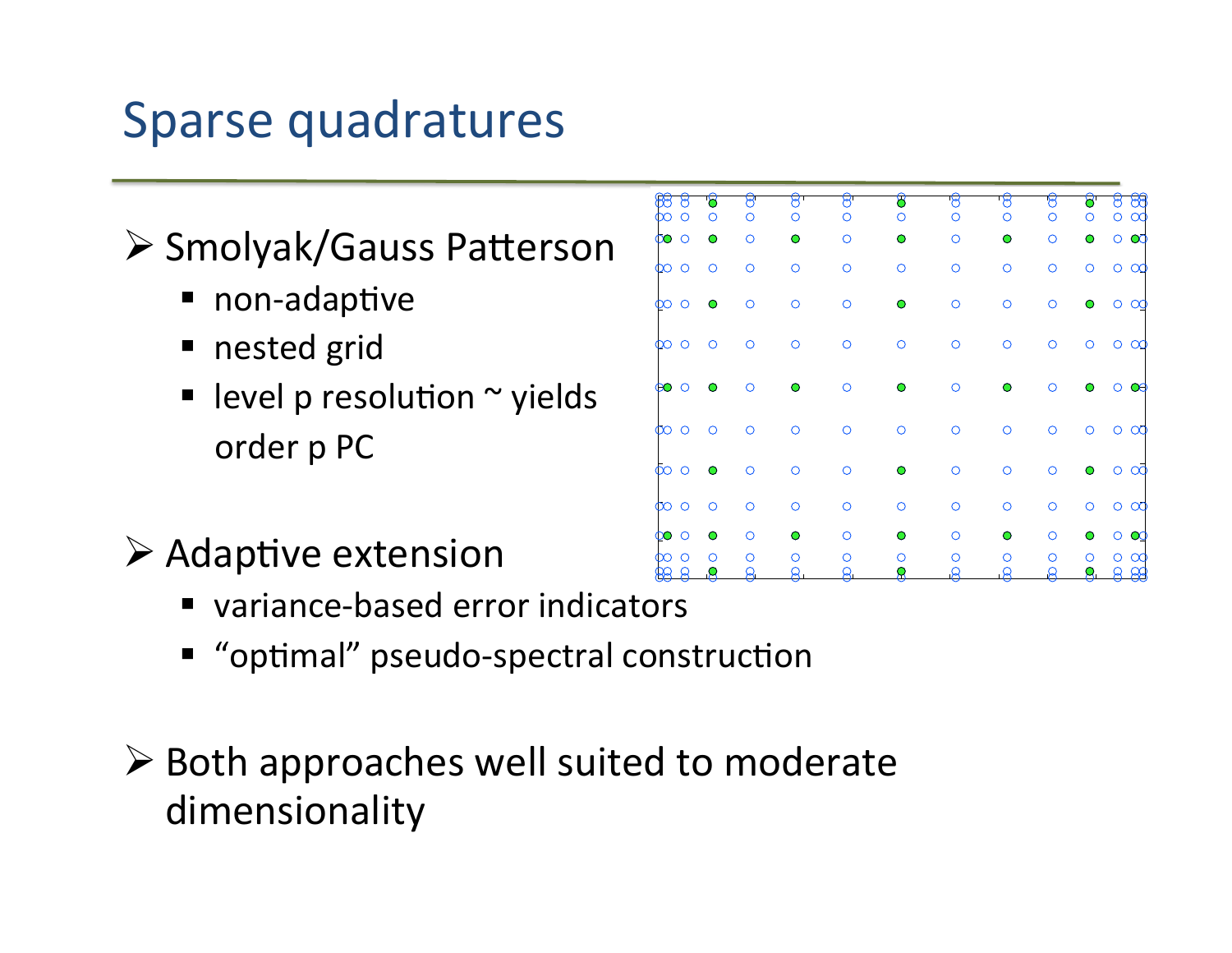## Smolyak pseudospectral construction



- $\triangleright$  New Smolyak pseudospectral approximation (Constantine et al., 2011; Conrad & Marzouk, 2012):
	- essentially a telescoping sum of pseudospectral projections (each internal-aliasing-free)
	- **"** enables inclusion of all polynomials on general sparse grid that can be computed without internal aliasing
	- **E** efficient use of data
	- " adaptive variants avoid hand tuning